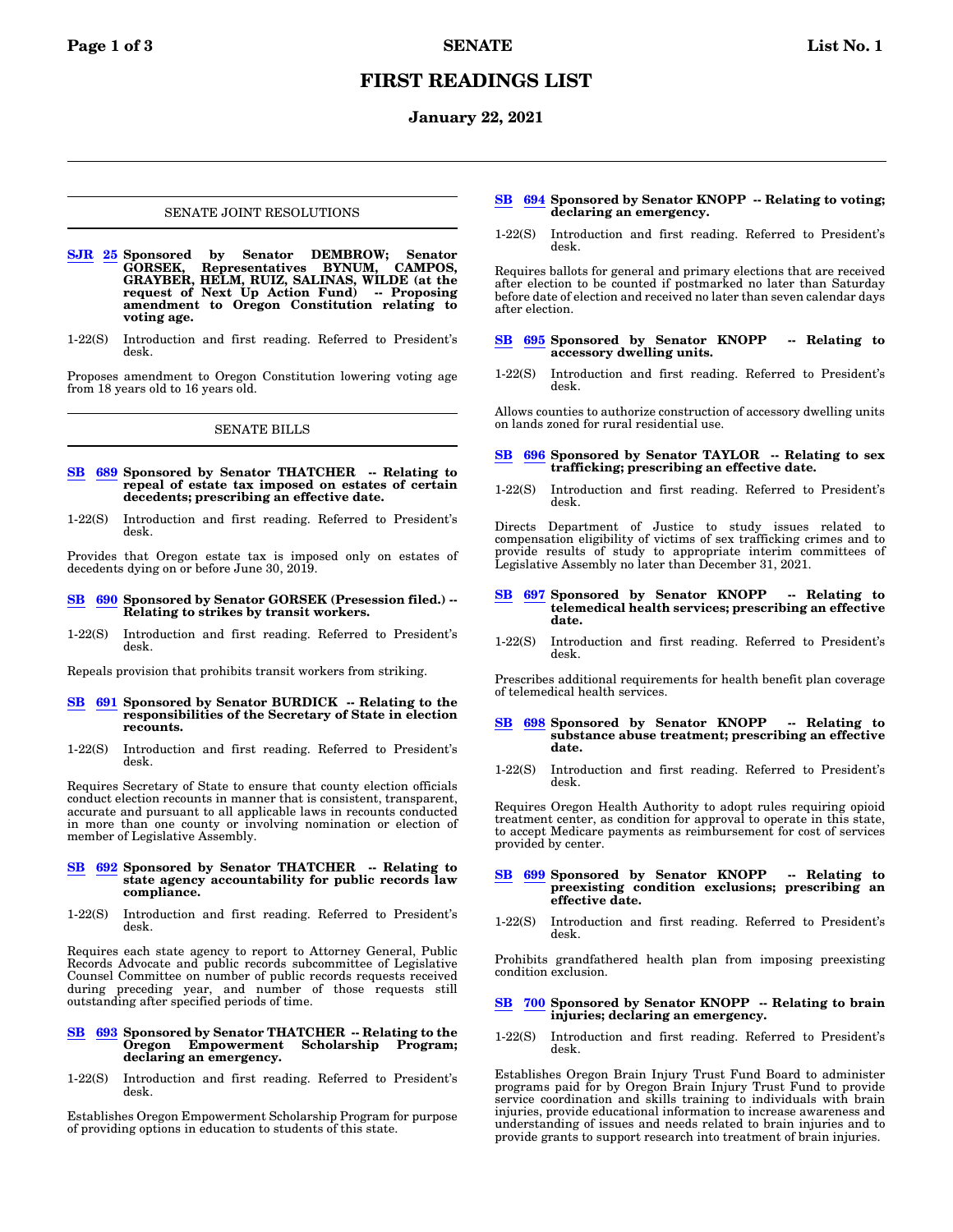- **[SB](https://olis.oregonlegislature.gov/liz/2021R1/Measures/Overview/SB701) [701](https://olis.oregonlegislature.gov/liz/2021R1/Measures/Overview/SB701) Sponsored by Senator KNOPP -- Relating to urban growth boundary expansion to address low vacancy rates; declaring an emergency.**
- 1-22(S) Introduction and first reading. Referred to President's desk.

Allows certain local governments to include within urban growth boundary lands for needed housing.

- **[SB](https://olis.oregonlegislature.gov/liz/2021R1/Measures/Overview/SB702) [702](https://olis.oregonlegislature.gov/liz/2021R1/Measures/Overview/SB702) Sponsored by Senators DEMBROW, MANNING JR; Senators BEYER, FREDERICK, GOLDEN, GORSEK, THATCHER, Representatives CAMPOS, FAHEY, GOMBERG, HUDSON, LIVELY, WILDE, WILLIAMS (at the request of Next Up Action Fund) -- Relating to social studies standards; prescribing an effective date.**
- 1-22(S) Introduction and first reading. Referred to President's desk.

Establishes Task Force on Social Studies Standards.

- **[SB](https://olis.oregonlegislature.gov/liz/2021R1/Measures/Overview/SB703) [703](https://olis.oregonlegislature.gov/liz/2021R1/Measures/Overview/SB703) Sponsored by Senator PATTERSON -- Relating to community-based care providers; declaring an emergency.**
- 1-22(S) Introduction and first reading. Referred to President's desk.

Requires Department of Human Services and Oregon Health Authority to adopt quality metrics for caregiver registries, home health agencies, in-home care agencies and certain residential care facilities.

- **[SB](https://olis.oregonlegislature.gov/liz/2021R1/Measures/Overview/SB704) [704](https://olis.oregonlegislature.gov/liz/2021R1/Measures/Overview/SB704) Sponsored by Senators WAGNER, LIEBER, PROZANSKI, RILEY, Representatives NOSSE, POWER, SOLLMAN, WILDE; Senators DEMBROW, MANNING JR (at the request of Basic Rights Oregon) -- Relating to prohibiting defenses based on certain characteristics of the victim.**
- 1-22(S) Introduction and first reading. Referred to President's desk.

Provides that discovery of victim's actual or perceived gender, gender identity, gender expression or sexual orientation does not constitute reasonable explanation for extreme emotional disturbance for purposes of affirmative defense to murder in the second degree.

- **[SB](https://olis.oregonlegislature.gov/liz/2021R1/Measures/Overview/SB705) [705](https://olis.oregonlegislature.gov/liz/2021R1/Measures/Overview/SB705) Sponsored by Senator MANNING JR, Representatives PRUSAK, MOORE-GREEN; Senators BEYER, LIEBER, LINTHICUM, PATTERSON, PROZANSKI, Representatives LEIF, LEVY, LIVELY, MEEK, NOBLE, SALINAS, SCHOUTEN (at the request of Oregon Society of Physician Assistants) -- Relating to membership of the Oregon Medical Board; prescribing an effective date.**
- 1-22(S) Introduction and first reading. Referred to President's desk.

Adds two members who are physician assistants or retired physician assistants to membership of Oregon Medical Board.

- **[SB](https://olis.oregonlegislature.gov/liz/2021R1/Measures/Overview/SB706) [706](https://olis.oregonlegislature.gov/liz/2021R1/Measures/Overview/SB706) Sponsored by Senator BEYER, Representative MEEK -- Relating to enrolling citizens of the island nations in the Compact of Free Association in the state medical assistance program; declaring an emergency.**
- 1-22(S) Introduction and first reading. Referred to President's desk.

Requires Oregon Health Authority to provide grant to organization for purpose of conducting outreach to citizens of island nations in Compact of Free Association residing in Oregon to enroll citizens of island nations in Compact of Free Association in medical assistance.

**[SB](https://olis.oregonlegislature.gov/liz/2021R1/Measures/Overview/SB707) [707](https://olis.oregonlegislature.gov/liz/2021R1/Measures/Overview/SB707) Sponsored by Senator GELSER -- Relating to notices to children placed in out-of-state residential facilities; declaring an emergency.**

1-22(S) Introduction and first reading. Referred to President's desk.

Directs Department of Human Services to provide certain notices to children and wards whom department placed in out-of-state residential facilities between January 1, 2016, and June 30, 2020, and to provide representatives of children and wards with certain documentation and information.

- **[SB](https://olis.oregonlegislature.gov/liz/2021R1/Measures/Overview/SB708) [708](https://olis.oregonlegislature.gov/liz/2021R1/Measures/Overview/SB708) Sponsored by Senator GELSER -- Relating to juvenile corrections.**
- 1-22(S) Introduction and first reading. Referred to President's desk.

Prohibits placement of youths in private youth correction facilities.

- **[SB](https://olis.oregonlegislature.gov/liz/2021R1/Measures/Overview/SB709) [709](https://olis.oregonlegislature.gov/liz/2021R1/Measures/Overview/SB709) Sponsored by Senator GELSER -- Relating to the** deferral program; **prescribing an effective date.**
- 1-22(S) Introduction and first reading. Referred to President's desk.

Allows surviving spouse or disabled heir of individual whose homestead was granted deferral under homestead property tax deferral program to continue deferral without having owned or occupied homestead for five years.

#### **[SB](https://olis.oregonlegislature.gov/liz/2021R1/Measures/Overview/SB710) [710](https://olis.oregonlegislature.gov/liz/2021R1/Measures/Overview/SB710) Sponsored by Senators GELSER, MANNING JR -- Relating to children in care; declaring an emergency.**

1-22(S) Introduction and first reading. Referred to President's desk.

Modifies allowed and prohibited uses of restraint of children in care by child-caring agencies, proctor foster homes and developmental disabilities residential facilities.

#### **[SB](https://olis.oregonlegislature.gov/liz/2021R1/Measures/Overview/SB711) [711](https://olis.oregonlegislature.gov/liz/2021R1/Measures/Overview/SB711) Sponsored by Senator PATTERSON -- Relating to gender disparities in cost of pharmaceuticals; prescribing an effective date.**

1-22(S) Introduction and first reading. Referred to President's desk.

Requires Oregon Health Authority to study cost differences in pharmaceuticals used primarily by men and pharmaceuticals used primarily by women and report findings to Legislative Assembly no later than September 15, 2022.

- **[SB](https://olis.oregonlegislature.gov/liz/2021R1/Measures/Overview/SB712) [712](https://olis.oregonlegislature.gov/liz/2021R1/Measures/Overview/SB712) Sponsored by Senators DEMBROW, GELSER, Representative EVANS; Senators GOLDEN, GORSEK, PROZANSKI, Representatives ALONSO LEON, MCLAIN, NOSSE, RUIZ, WEBER, WILDE -- Relating to members of Higher Education Coordinating Commission.**
- 1-22(S) Introduction and first reading. Referred to President's desk.

Alters commissioner composition of Higher Education Coordinating Commission by redesignating five current nonvoting positions as voting positions and by adding one additional position for graduate student attending public university.

## **[SB](https://olis.oregonlegislature.gov/liz/2021R1/Measures/Overview/SB713) [713](https://olis.oregonlegislature.gov/liz/2021R1/Measures/Overview/SB713) Sponsored by Senators DEMBROW, MANNING JR, FREDERICK; Representative SOLLMAN -- Relating to applying to post-secondary institutions of education; declaring an emergency.**

1-22(S) Introduction and first reading. Referred to President's desk.

Prohibits public or private post-secondary institution of education from requiring prospective student to disclose whether prospective student has criminal conviction before institution makes final determination on whether to admit student.

### **[SB](https://olis.oregonlegislature.gov/liz/2021R1/Measures/Overview/SB714) [714](https://olis.oregonlegislature.gov/liz/2021R1/Measures/Overview/SB714) Sponsored by Senators GELSER, PATTERSON, MANNING JR; Senator RILEY, Representatives**